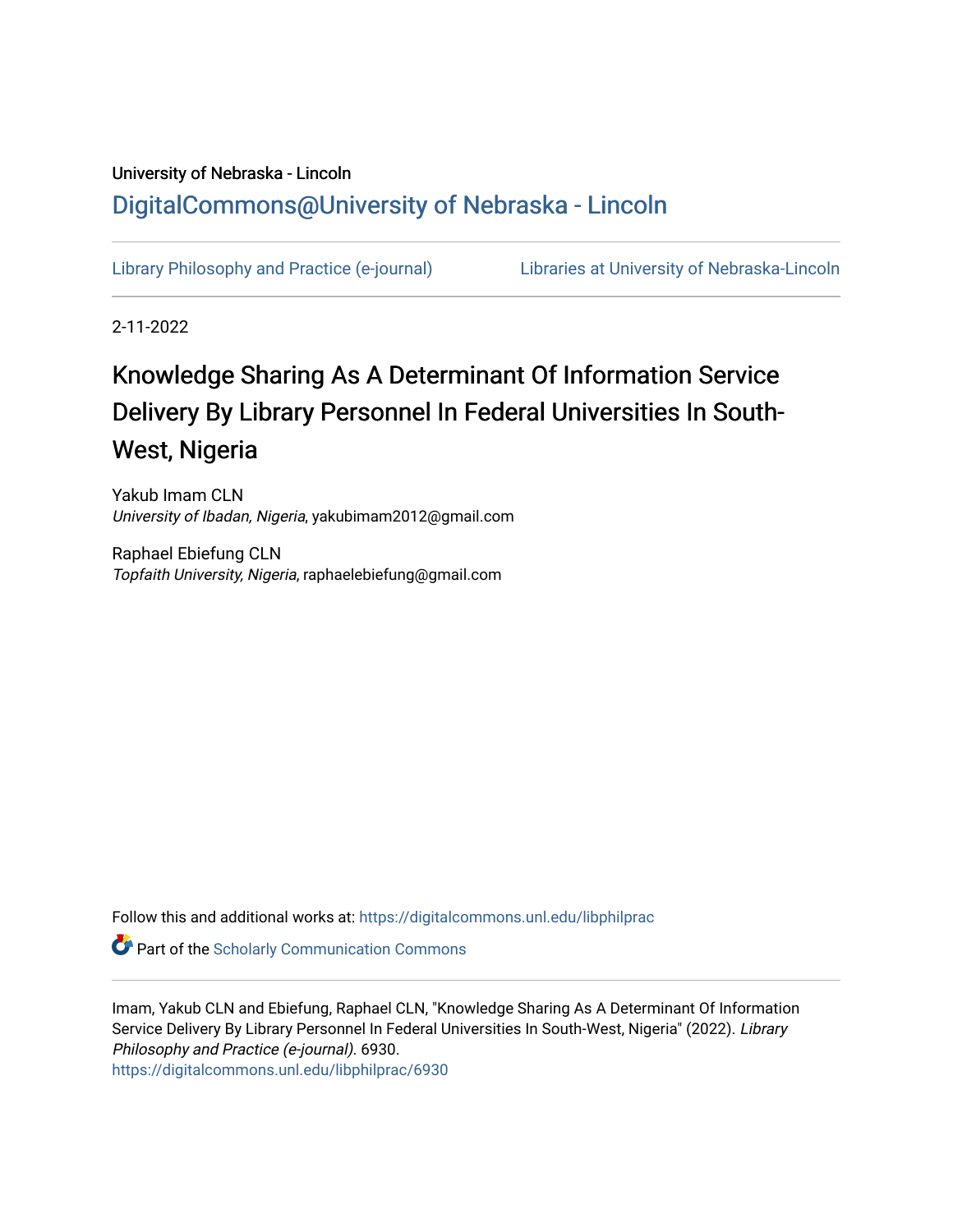Knowledge Sharing As A Determinant Of Information Service Delivery By Library Personnel In Federal Universities In South-West, Nigeria

#### **BY**

 **Yakub Imam, CLN [Yakubimam2012@gmail.com](mailto:Yakubimam2012@gmail.com)** Department of Library, Archival and Information studies University of Ibadan, Nigeria

#### **Raphael Ebiefung, CLN**

 **[rm.ebiefung@Topfaith.edu.ng](mailto:rm.ebiefung@Topfaith.edu.ng)** Library Department Topfaith University, Nigeria

# *ABSTACT*

*Knowledge sharing among library personnel can be an effective strategy for information service delivery in university libraries. The main objective of this study was to investigate the relationship between knowledge sharing and information service delivery by library personnel in south west, Nigeria. Descriptive research design of correlational type and a total of 193 library personnel were used for the study. While total enumeration technique was adopted, questionnaire was used as the instrument of data collection. Data was analyzed with descriptive statistics such as frequencies and percentages. Results showed that most 101 (53.7%) of the respondents Disagreed sharing knowledge on cataloguing and classification with colleagues and very few 25 (13.3%) Strongly Agreed. Some (* $\bar{x}$  *=2.68) admitted that they find it difficult to share their colleagues' experience. Knowledge sharing methods by majority of the respondents were face to face interaction (78.2%), during departmental meeting (72.3%) and e-mail (68.1%). Knowledge sharing (r = .561; p<0.05) has significant positive relationship with information service. The study concluded that Knowledge sharing among library personnel remains an effective strategy for information service delivery and recommended that library personnel should not hesitate to share knowledge with their colleagues as it will go a long way to enhance service delivery.*

**Keywords:** Knowledge sharing, Information service delivery, universities, Library personnel, Nigeria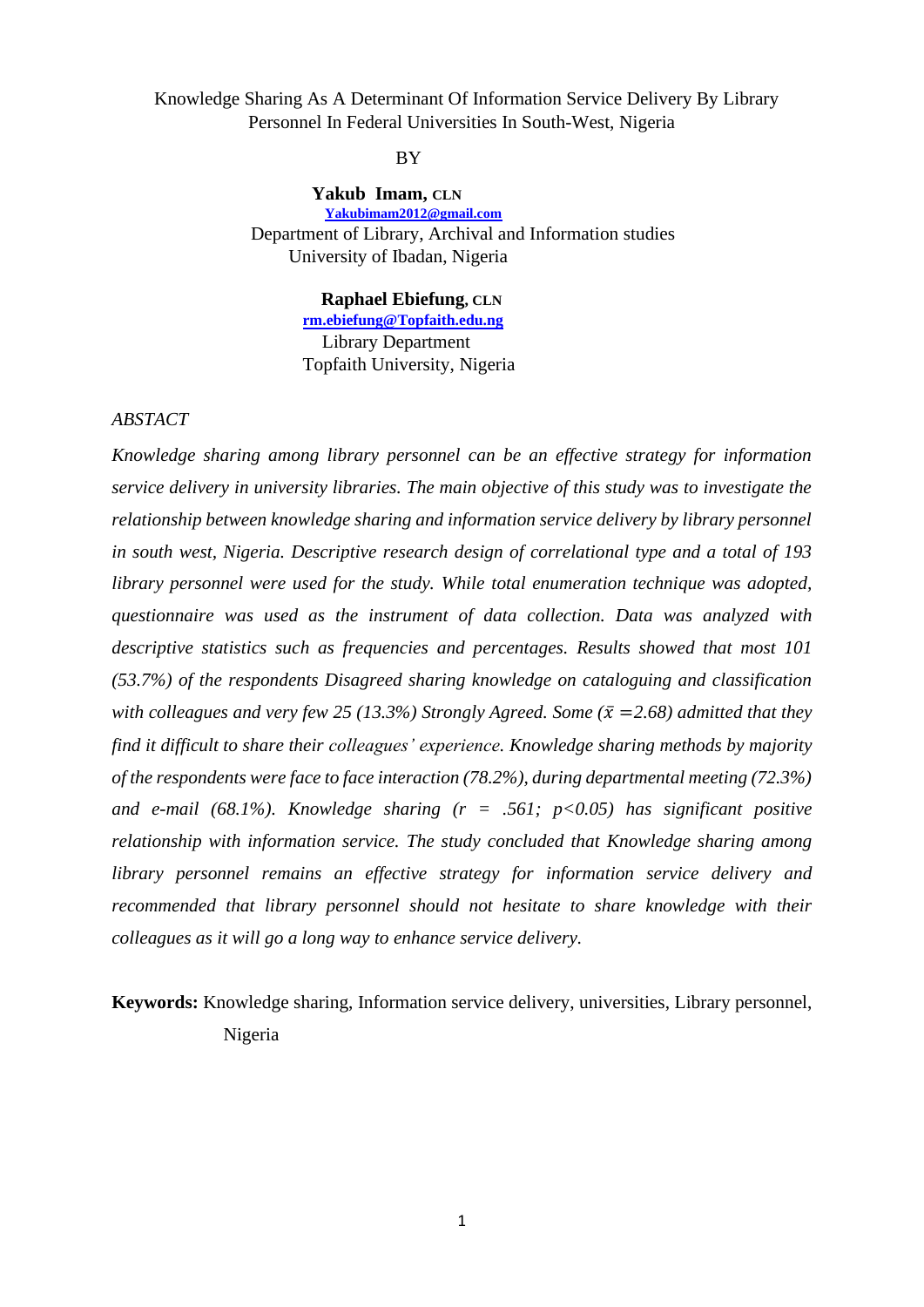# **Introduction**

One of the most significant assets that universities require to thrive is a functional library. Globally, universities rely greatly on information resources of the library to actualize their cardinal objectives of teaching, learning and research. This has made the need for effective information service delivery by library personnel, an imperative. Adeeko and Adetimirin (2021) opine that, no matter how a university library is adequately stocked, its use as well as meeting the goals of establishment will depend on the effectiveness of information service delivery activities of the library personnel. Information service delivery connotes the sum total of the tasks engaged in the libraries by library personnel with the ultimate aim of satisfying the information needs of patrons. Kuteyi (2012) describes library information service delivery as a set of information services a library renders to its users with motive of meeting their various and diverse needs. Such services range from reference services, referral services selective dissemination of information (SDI), internet services, lending services, current awareness services (CAS) to document delivery, among others. Thus, the effectiveness of these services depends greatly on the methods and strategies adopted by library personnel.

Mutilib et al (2020) notes that as the need for information services become intense and global, university libraries need to come up with new ideas which do not only focuss on information acquisition, but in new knowledge sharing methods among personnel for effective service delivery. This is to say that adopting the concept of knowledge sharing may facilitate information service delivery in libraries. Hau, Kim, & Lee, (2016) categorized knowledge into tacit and explicit that can be shared and posit that tacit knowledge is based on an individual's expertise and experience while referring to explicit knowledge as a fact and usually written in the books and articles. Never the less, both can enhance information service delivery in libraries, if shared properly and adequately (CARLA, 2012).

According to Cordoba and Isabel cited in Opele and Opeke (2014), knowledge sharing, in an institutional level, 'involves capturing, organising and transferring experience-based knowledge that resides within the organisation and making it available to others for purpose of enhancing productivity. Sarton cited in Ding and Li (2022) emphasize the importance of knowledge sharing by stating that knowledge in itself is less valuable except when shared and applied. This implies that libraries who practice knowledge sharing, can be more effective in performing information services than those who do not. The dynamic roles of libraries require that library personnel take advantage of knowledge sharing. It is, however, a challenge that the benefits and the need to share knowledge are not fully institutionalised in most Nigerian university libraries. Jantz as cited in Katunguzi, (2013) asserts that knowledge sharing in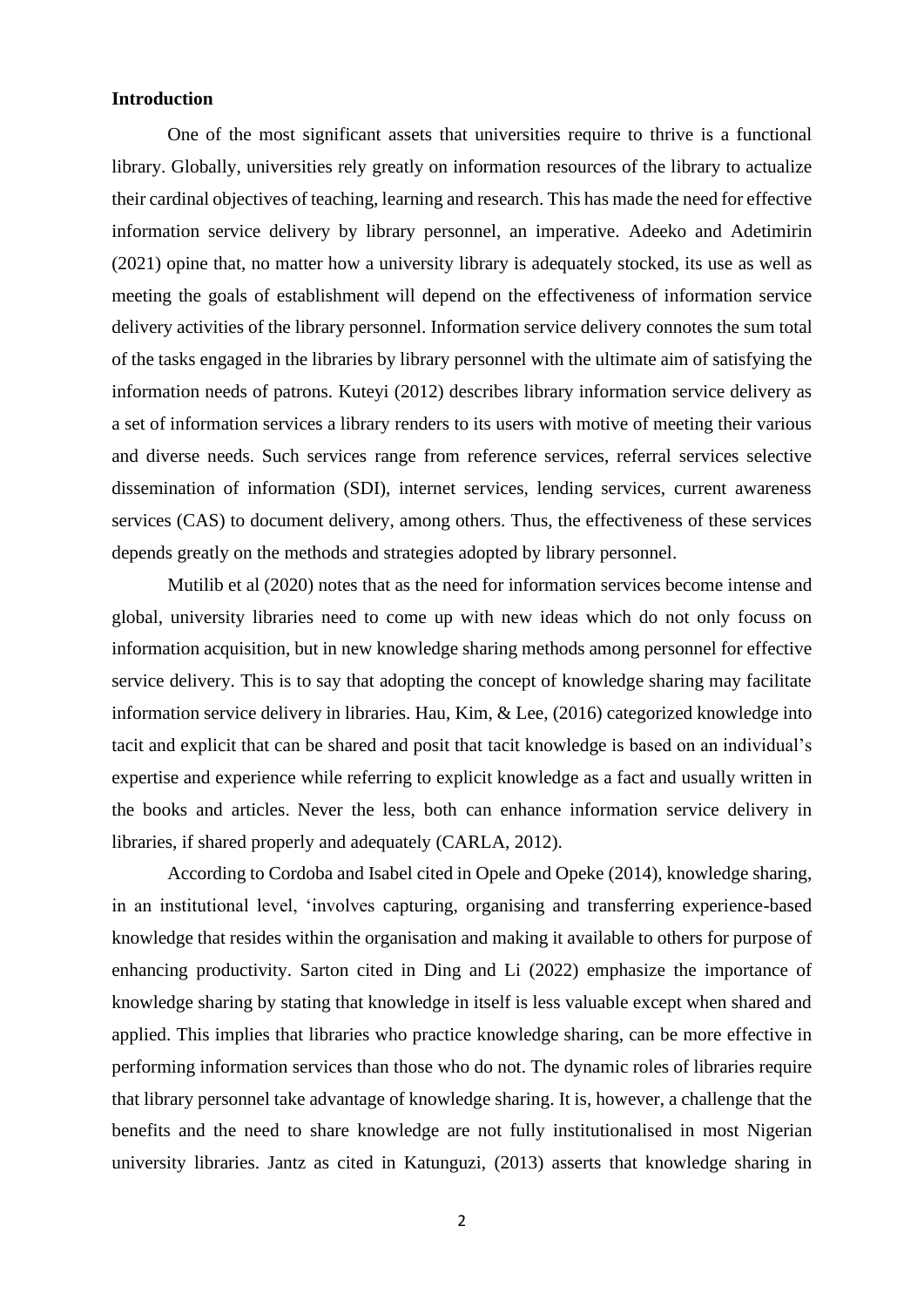academic libraries in Nigeria, if at all it exists, is usually an informal process normally through inadequate coordination of knowledge sharing initiatives. The scholar stressed that intentional conversations aim at making knowledge available to librarians can improve information services.

Deducing from the above submissions, the constantly evolving roles of librarians accelerates the need for knowledge sharing in libraries. Reference service, selective dissemination service, lending services and other library information services can be done effectively by library personnel through various knowledge sharing methods. Rachmania and Mauludin, (2021), share a similar view, that the ability and need for library personnel to share knowledge is necessary for the actualization of library objectives on a short-term and longterm basis. Thus, to ensure that knowledge sharing assumes a center stage in information service delivery activities of library personnel in Nigerian university libraries, evidence from literature is necessary to provide insights to library personnel on the nexus between knowledge sharing and information service delivery.

#### **1.1 Statement of the Problem**

Library personnel are trained to provide information services to underpin and undergird academic work in any university. However, literature have revealed that information service provided by library personnel in Nigerian universities is still below expectation. Interactions with some library personnel revealed that some factors such as inadequate knowledge sharing among library personnel have been a serious hinderance to information service delivery. Scholars have equally reported that, the attention given to knowledge sharing in Nigerian libraries system has been weak and unstable, and this has negatively affected information service delivery. More worrisome is the fact that despite these reports, there seem to be a dearth of literature on how knowledge sharing determines information service delivery by library personnel in Nigeria. It is against this backdrop that this study empirically investigates knowledge sharing as determinant of information service delivery by library personnel in federal universities in South-west, Nigeria.

#### **1.2 Objectives of the study**

The main objective of this study was to investigate the relationship between knowledge sharing and information service delivery by library personnel in Federal universities in Southwest, Nigeria. The specific objectives were to:

i. identify information service delivered by library personnel in federal university libraries in South-west Nigeria;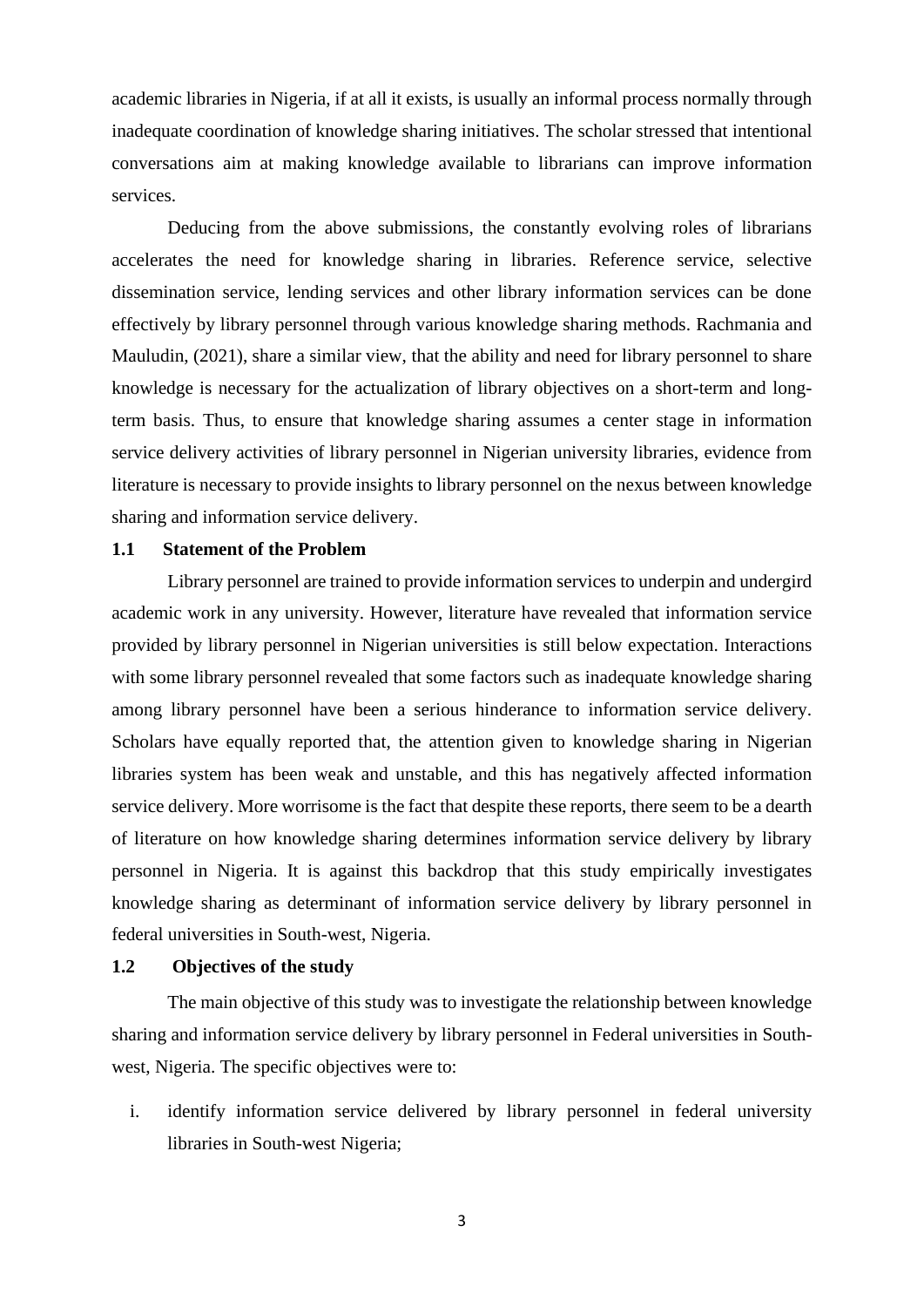- ii. find out the types of knowledge shared by library personnel in federal university libraries in South-west Nigeria
- iii. examine the methods being used for knowledge sharing by library personnel in federal universities in South-west Nigeria;
- iv. ascertain the relationship between knowledge sharing and information service delivery of library personnel in federal universities in South-west Nigeria;

## **1.3 Research Questions**

The study was guided by the following research questions:

- i. What types of information services are delivered by library personnel in federal university libraries in South-west Nigeria?
- ii. What are the types of knowledge shared by library personnel in federal university libraries in South-west Nigeria?
- iii. What methods of knowledge sharing exist in federal university libraries in South-west Nigeria?

# **1.4 Hypothesis**

HO1: There is no significant relationship between knowledge sharing and information service delivery by library personnel in federal university libraries in South-west Nigeria.

#### **1. Literature Review**

Literature is replete with studies on information service delivery in libraries. Kinengyere and Tumuhairwe (2009) opine that the overall goal of libraries, across the globe, is to best satisfy their users by providing adequate information service delivery to users. University libraries share this unique mandate by providing information resources and services to aid learning, teaching and research in the parent institutions. Mehta (2010), views service delivery, in general, as a process that involves effective communication, building strong relationships, identifying problems, providing solutions, sound planning and round the clock support with the sole aim of ensuring that the goals of the organization are met. In a similar report, Ugonneya *et al* cited in Onyam and Akpom (2016) averred that, libraries exist for the purpose of providing information services. They further describe information services as library processes and activities which aim at disseminating information to library users. Thus, it can be concluded from the above descriptions that, information service has to do with series of activities engaged in by library personnel to provide efficient and effective information to patrons with respect to their information needs.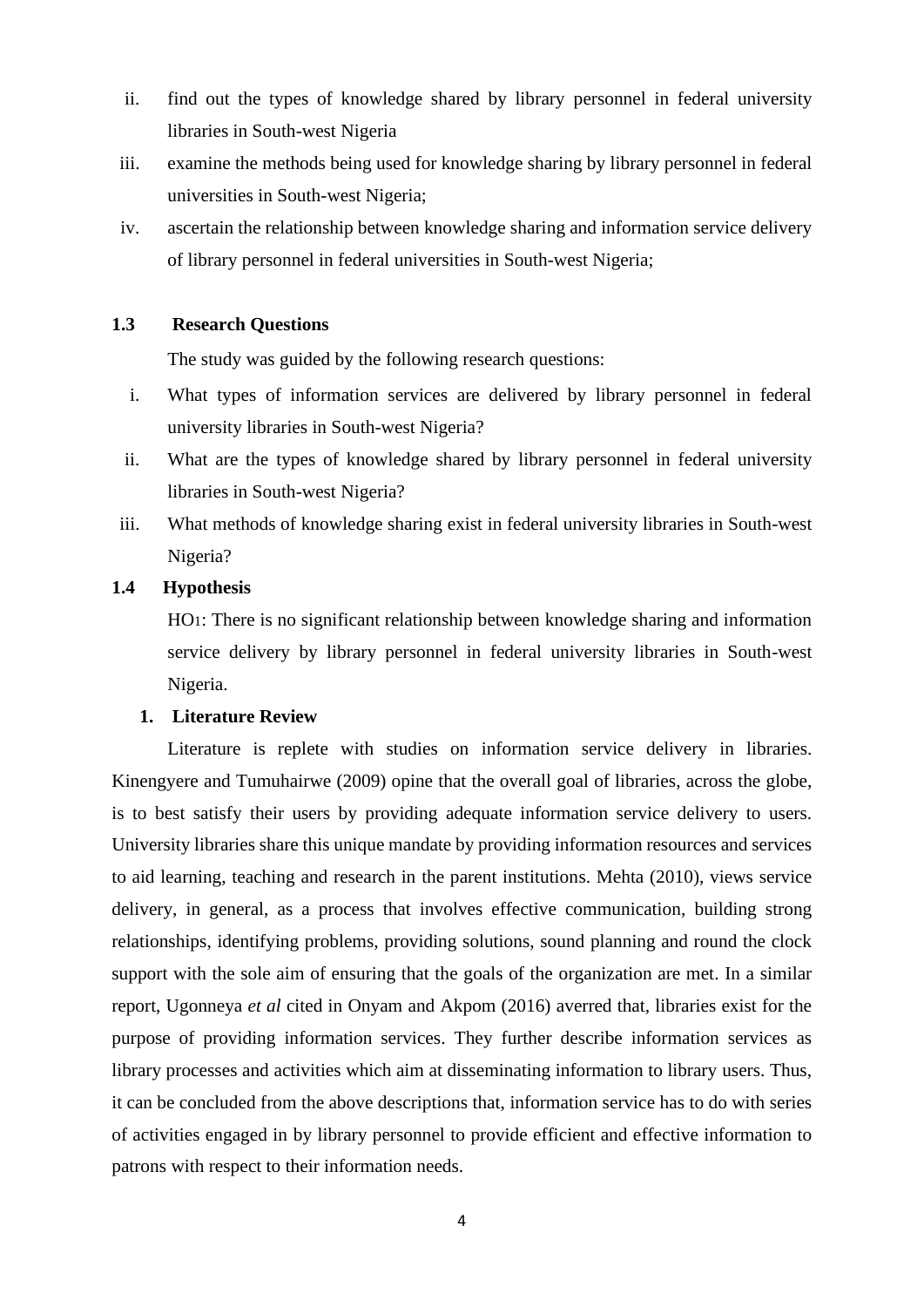Ogunmodede, Adio and Odunola (2011) opined that, although libraries provide a wide range of information services to patrons such as personal assistance to users, lending services to patrons who may want to borrow books, referral services to enhance access, current awareness service, among others, the effectiveness of the library largely depends on the ingenuity of the personnel. Awodoyin et al (2016) added that information services in Nigerian university libraries will not improve except libraries and library personnel become more professional and take advantage of knowledge sharing activity in several areas such as scholarly communication, cataloguing and classification of library materials. This assertion however, justifies the position of Adeeko and Adetimirin (2021) that a university library can only be dynamic in providing information services when staffed by professionals.

Furthermore, Kumah (2017) investigated the types of information services provided by library personnel to 386 library users of university of agricultural sciences, Dharwad, India. From the findings of this study, lending service was rated highest by majority 381 (98.70%) of the respondents as important services provided in the library. Most respondents 372 (96.37%) and 366 (94.81%) admitted that photocopying service and reference services respectively are types of information service provided by the library. Other services such as internet service, Selective Dissemination of Information (SDI) and current awareness services were also identified by respondents as types of information services provided in the library. It was concluded that, information services are what make libraries inevitable in academic institutions, especially in the universities; therefore, library personnel must prioritize the provision of functional information services delivery.

Studies have shown that one way to ensure functional information service delivery is for the library personnel to work collaboratively through knowledge sharing. According to Kim and Bang (2021), knowledge sharing is the behaviour of disseminating one's acquired knowledge, skills and experiences with other members within one's organization. Alshehri & Cumming (2020) also added that, knowledge sharing is a critical factor in organizations as it can foster staff collaborative work in libraries. Considering the glaring advantages of knowledge sharing in organizations, library personnel are expected to leverage both explicit and tacit knowledge to aid information service delivery. Explicit knowledge, according to Chigada (2014), is considered as codifiable, impersonal, context independent, easy to share and can be stored in databases, repositories and shared in print and electronic resources while tacit knowledge is the knowledge that exists in the beliefs of the individual, the culture of people, and experience within the organisation. Borges et al. (2019) argue that tacit knowledge can be shared primarily through unstructured, experience-based interpersonal interactions or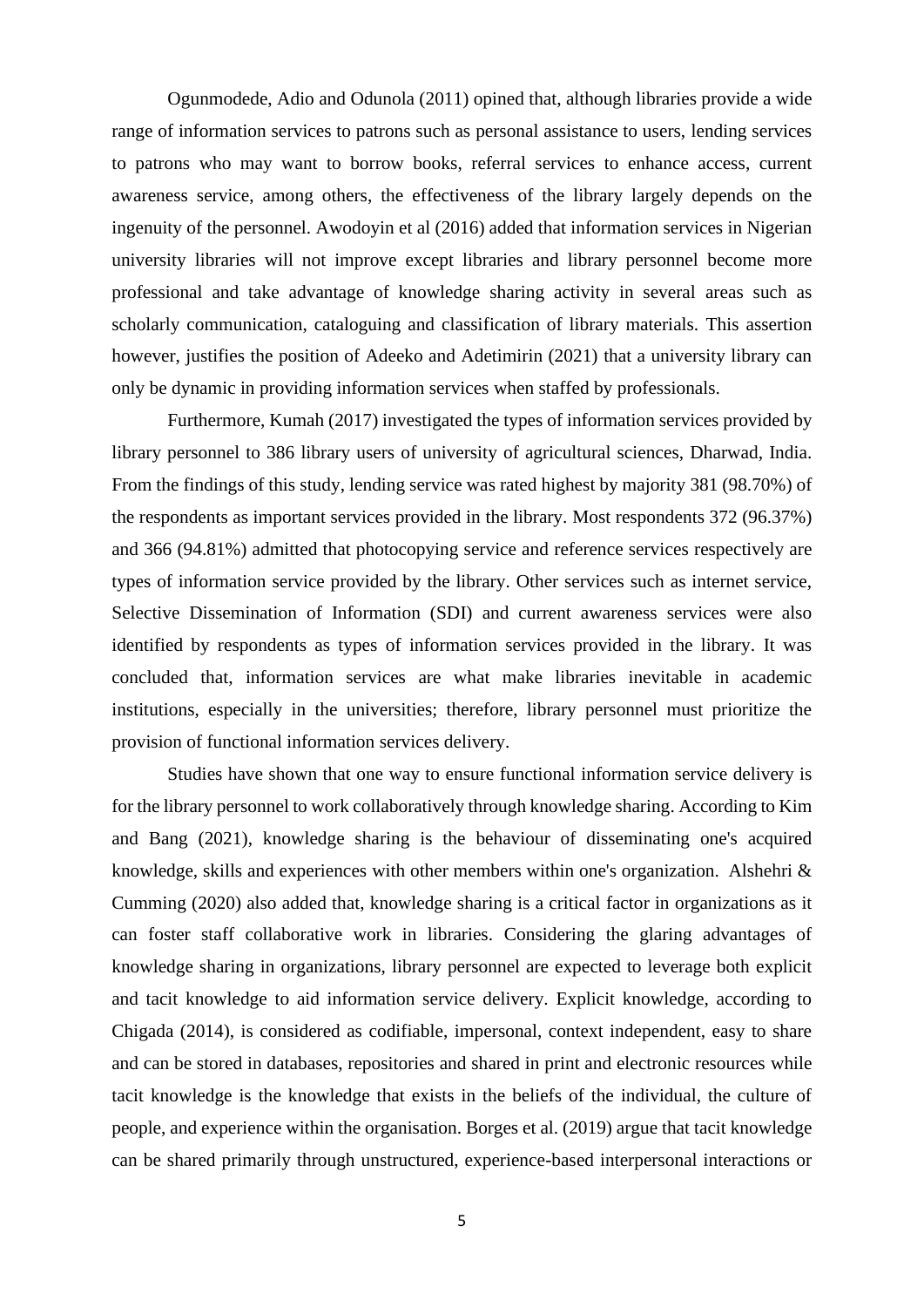socialization. Thus, these two types can be shared by library personnel for the purpose of information service delivery in libraries.

Similarly, Anna and Puspitasari, (2013) averred that library personnel need to intentionally commit to knowledge sharing as this has proven to contribute immensely to staff productivity in many organizations especially in the universities. In line with this, Babalhavaeji and Kermani (2011) also opined that every academic environment, needs effective knowledge sharing mechanisms as knowledge sharing is a significant asset in education, research, and scholarly work. Semertzaki (2012) posited that knowledge sharing facilitates better decision making, encourages the free flow of ideas and knowledge, improves user satisfaction and boost information service delivery. This entails that, libraries who practise knowledge sharing will most likely be more useful than those who do not. It therefore, behooves on library personnel to ensure different media are utilized for sharing knowledge for improved service delivery.

To determine various media of knowledge sharing, Muchaonyerwa (2015) investigated knowledge sharing activities by library personnel in University of Kwa zulu, South Africa. Findings revealed that most respondents (43.5%), with a mean score of (2.93) agreed they shared knowledge and expertise using online databases with colleagues. Forty percent (40.0%) said that they shared new skills in library practices with colleagues, while another (40.0%) indicated that they shared new working skills with colleagues. Only (33.3%) revealed that they shared classification and cataloguing skills with colleagues. Some 32(34.4%) strongly disagreed that they shared classification and cataloguing skills about library materials with colleagues, while 28(28.0%) were neutral concerning sharing new skills in library practices with colleagues. From these results, library personnel seemed to be unwilling to share their skills with colleagues. Most of them lack knowledge sharing strategies in place to adequately address the need for employees to share their knowledge, skills and experiences. The study recommended that top management should clearly communicate the vision and goals of the organisation to staff as this can create an environment of shared values and strategies that could assist in promoting knowledge sharing within the organisation. These findings agree with the report of Akparobore (2015) who opined that although librarians in Nigeria shared knowledge in university libraries, the rate of knowledge sharing satisfaction is quite low and this have impacted negatively on information service delivery of library personnel.

More so, librarians may utilize electronic tools such as electronic mail, Internet, Intranet, web portals, e-mail mailing lists as well as social network media such as Facebook, to facilitate knowledge sharing (Mushi, 2009; Anna and Puspitasari, 2013). In line with this, Opeke and Opele (2014) conducted study on the knowledge sharing media by 503 respondents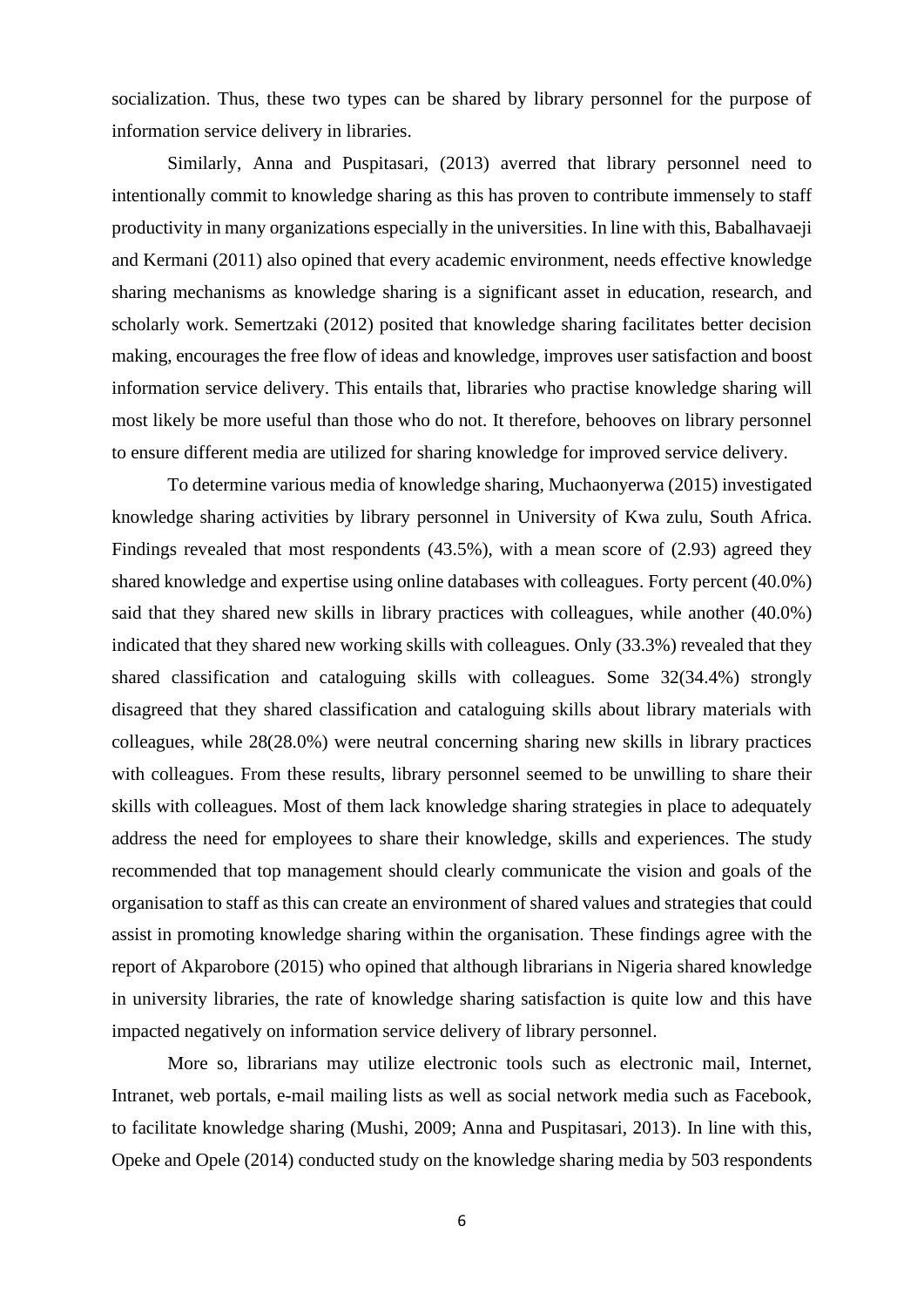in selected Nigerian universities. The study adopted descriptive research design and questionnaire as the data collection instrument. The analysis of data revealed that (55.6%) of the respondents preferred face-to-face knowledge sharing to other media while (15.5%) agreed to have used the Internet. Results also showed that respondents communicate their knowledge to others through office memos, web-forums, bulletin boards and discussion groups. From the findings of this study, electronic media has shown to be useful for knowledge sharing even when face to face seem to be the most preferred option for knowledge sharing. This is expected as human beings including library personnel generally will always prefer interaction with colleagues than leveraging technology for convenience. This result is in agreement with Senseus, Lestari and Hakim, (2021) who investigated the mechanisms and technologies organisations use to share knowledge and found that face-to-face meetings, employment of a chief knowledge officer, use of technology such as social media were they main mechanism of knowledge sharing in most institutions.

Knowledge sharing may foster information service delivery in libraries. Becerra-Fernandez (2015) stated that knowledge sharing is useful in libraries because it plays an essential role in improving the performance of staff. Mayekiso (2013), in a similar view, opined that the benefits of knowledge sharing in academic libraries include better informed staff, which in turn leads to better service delivery. In line with this, Anna and Puspitasari (2013) reported that the benefits of knowledge sharing include less duplication of tasks, improvement in productivity and working methods, and encouragement to staff to learn more. The duo added that one importance of knowledge sharing in organizations such as library is that it allows staff to share their expertise and knowledge with other staff with less experience which culminate in continuous learning by everyone in the organisation. It was concluded that through knowledge sharing, the library becomes an environment for more and better knowledge, promoting innovative ideas which translate into better service to the users. This to say that knowledge sharing may enable access to ideas, information and new methods of performing functions. This finding is similar to the argument put forward by Olusegun and Kassim (2021) who stated that, training on knowledge sharing need to be provided to increase the capacity to share knowledge using various methods by library personnel which could culminate in efficient information service delivery in libraries.

Thus, it can be deduced from the above that knowledge sharing has the capacity to foster information service delivery when done adequately and effectively. Consequently, it is important for library personnel to leverage appropriate media and mechanisms to efficiently and effectively share knowledge considering the positive influence of knowledge sharing on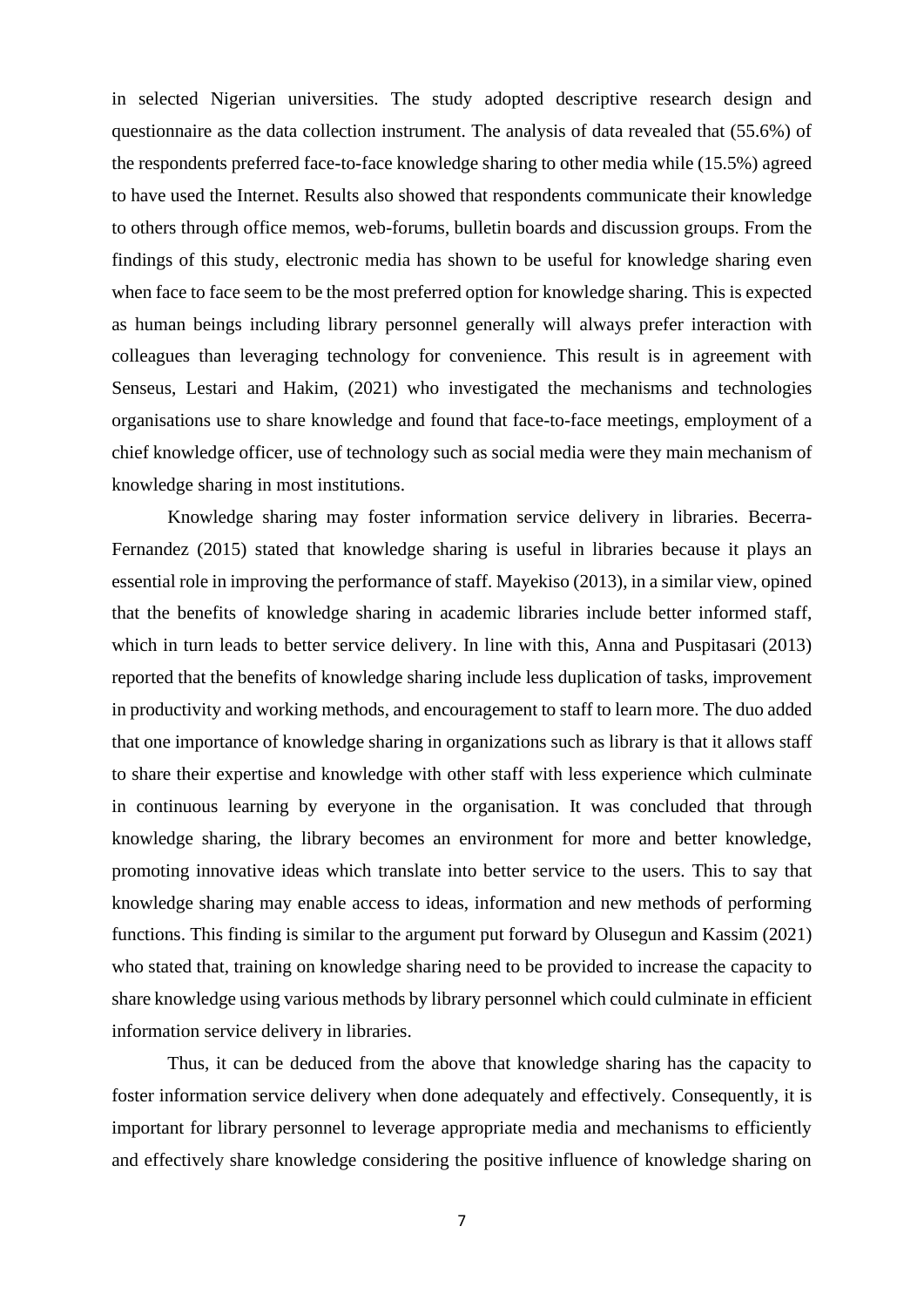information service delivery in libraries (Sawan &Nurhattati, 2020). Although the literature reviewed have indicated various types of information services in university libraries, the importance and types of knowledge sharing as well as the various media of sharing knowledge by library personnel, no literature empirically revealed the relationship between knowledge sharing and information service delivery in federal universities in Nigeria. This study is, therefore, necessary as it attempts to provide empirical evidence on how knowledge sharing may determine information service delivery by library personnel in Nigerian federal university libraries.

#### **2. Methodology**

The study adopted descriptive survey research design of the correlational type. The study population consists of 193 Library personnel (with a minimum of Diploma in Library and information science) in the six public university libraries in South-west Nigeria: Hezekiah Olusammi Library at Obafemi Awolowo (OAU), Nimbe Adedipe Library at Federal University of Agriculture (FUNAB), University of Lagos (UNILAG) library. Total enumeration method was adopted to ensure participation of all the library personnel chosen in the area of study. A questionnaire developed by Reddy and Karim, (2013) was adapted for this study. Data was analysed with the use of the Statistical Package for the Social Sciences (SPSS) and presented in form of descriptive statistics of frequency counts, percentages and multiple regression analyses was adopted in testing the hypothesis. A total number of 193 copies of the questionnaire were administered to the library personnel in the six federal universities in Southwest Nigeria. The response rate of the administered questionnaire is as shown in table 1.

| S/N              | <b>Selected Schools</b>                                             | <b>Distribution</b> | Returns $(\% )$ |
|------------------|---------------------------------------------------------------------|---------------------|-----------------|
| 1.               | Obafemi Awolowo University (OAU), Nigeria                           | 29                  | 29              |
| 2.               | Federal University of Agriculture, Abeokuta, Ogun State,<br>Nigeria | 36                  | 34              |
| 3.               | University of Lagos, Akoka, Lagos                                   | 35                  | 34              |
| $\overline{4}$ . | Federal University of Technology (FUTA), Akure, Nigeria             | 25                  | 25              |
| 5                | University of Ibadan, Ibadan, Nigeria                               | 65                  | 63              |
| 6.               | Federal University, Oye Ekiti (FUOYE), Nigeria                      | 3                   | 3               |
|                  | <b>Total</b>                                                        | 193                 | 188(97.4%)      |

**Table 1. showing the population distribution and response rate of the respondents**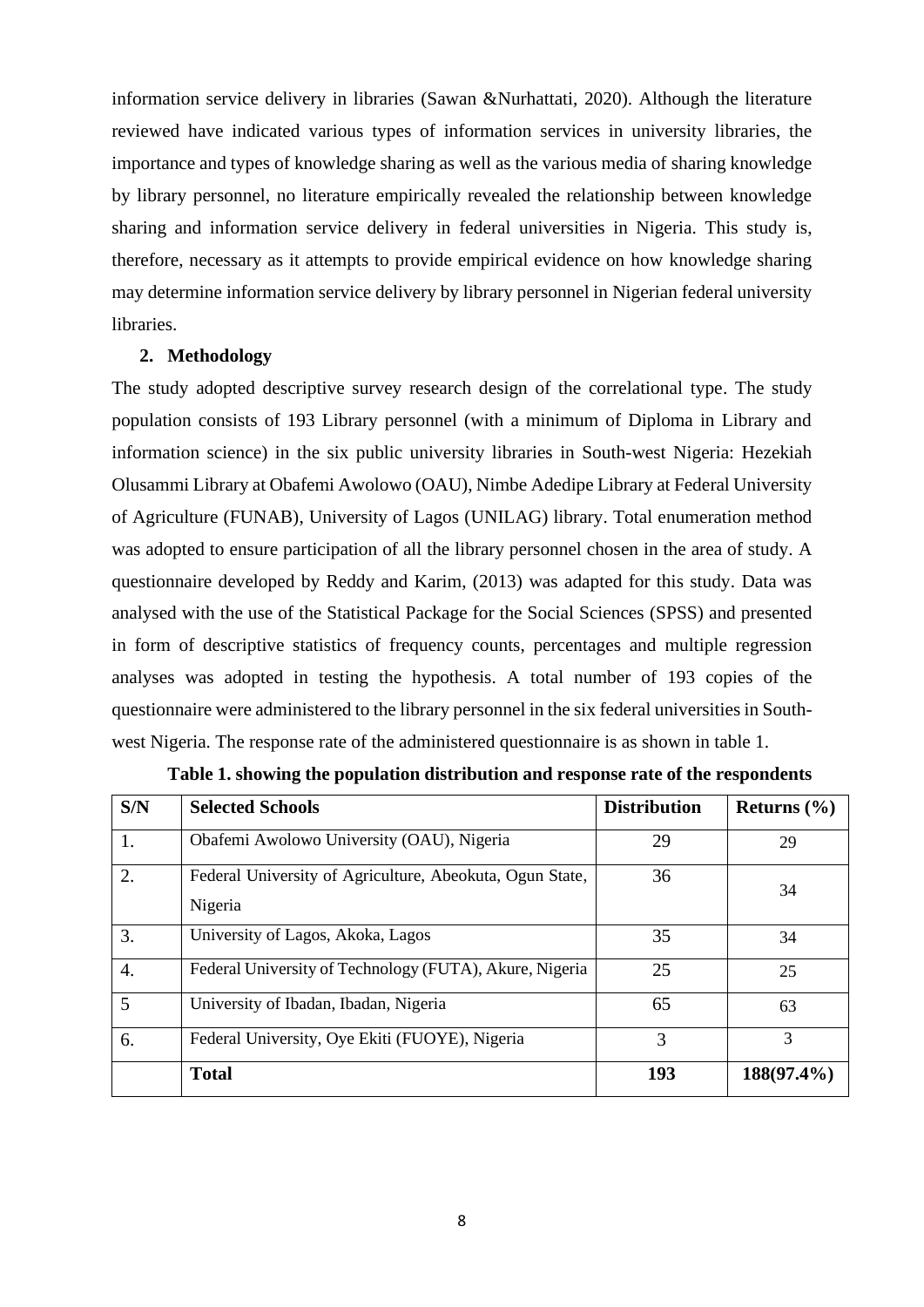# **Demographic Characteristics of the Respondents**

This sub-section presents the demographic characteristics of the respondents as follows:

| <b>Variables</b>                 | Frequency       | Percentage (%) |
|----------------------------------|-----------------|----------------|
| <b>Name of Library</b>           |                 |                |
| Hezekiah Olusanmi Library, OAU   | 29              | 15.4%          |
| Nimbe Adedipe Library, FUNNAB    | 34              | 18.1%          |
| <b>UNILAG</b>                    | 34              | 18.1%          |
| Albert Ilemobade Library, FUTA   | 25              | 13.3%          |
| Kenneth Dike Library, UNIBADAN   | 63              | 33.5%          |
| <b>FUOYE</b> Library             | $\overline{3}$  | 1.6%           |
| Age                              |                 |                |
| $21 - 30$                        | 13              | 6.9%           |
| 31-40                            | 70              | 37.2%          |
| $41 - 50$                        | $\overline{77}$ | 41.0%          |
| 51-60                            | 27              | 14.4%          |
| 61 and above                     | 1               | 0.5%           |
| <b>Sex</b>                       |                 |                |
| Male                             | 96              | 51.1%          |
| Female                           | 92              | 48.9%          |
| <b>Marital status</b>            |                 |                |
| Single                           | 31              | 16.5%          |
| Married                          | 157             | 83.5%          |
| <b>Educational Qualification</b> |                 |                |
| WAEC/SSCE or equivalent          | 6               | 3.2%           |
| OND/NCE/Diploma                  | 10              | 5.3%           |
| <b>HND</b>                       | 11              | 5.9%           |
| <b>First Degree</b>              | 78              | 41.5%          |
| PGD                              | 10              | 5.3%           |
| <b>Masters</b>                   | 59              | 31.4%          |
| Ph.D                             | 14              | 7.4%           |

 As shown in table 2, majority 63 (33.5%) of the respondents who participated in the study where from Kenneth Dike library, university of Ibadan and FUOYE had the least 3  $(1.6\%)$ . Respondents between the age of  $(41-50)$  were the majority 77  $(41.0\%)$  and  $1(0.5\%)$ was 61 and above. Findings also showed that 78 accounting for (41.5%) of the respondents had First Degree as the highest educational qualification. The reason for the high participation in the study by First- Degree holders may be attributed to their high population in the libraries as well as the reason that they are likely to be more interested in new information service delivery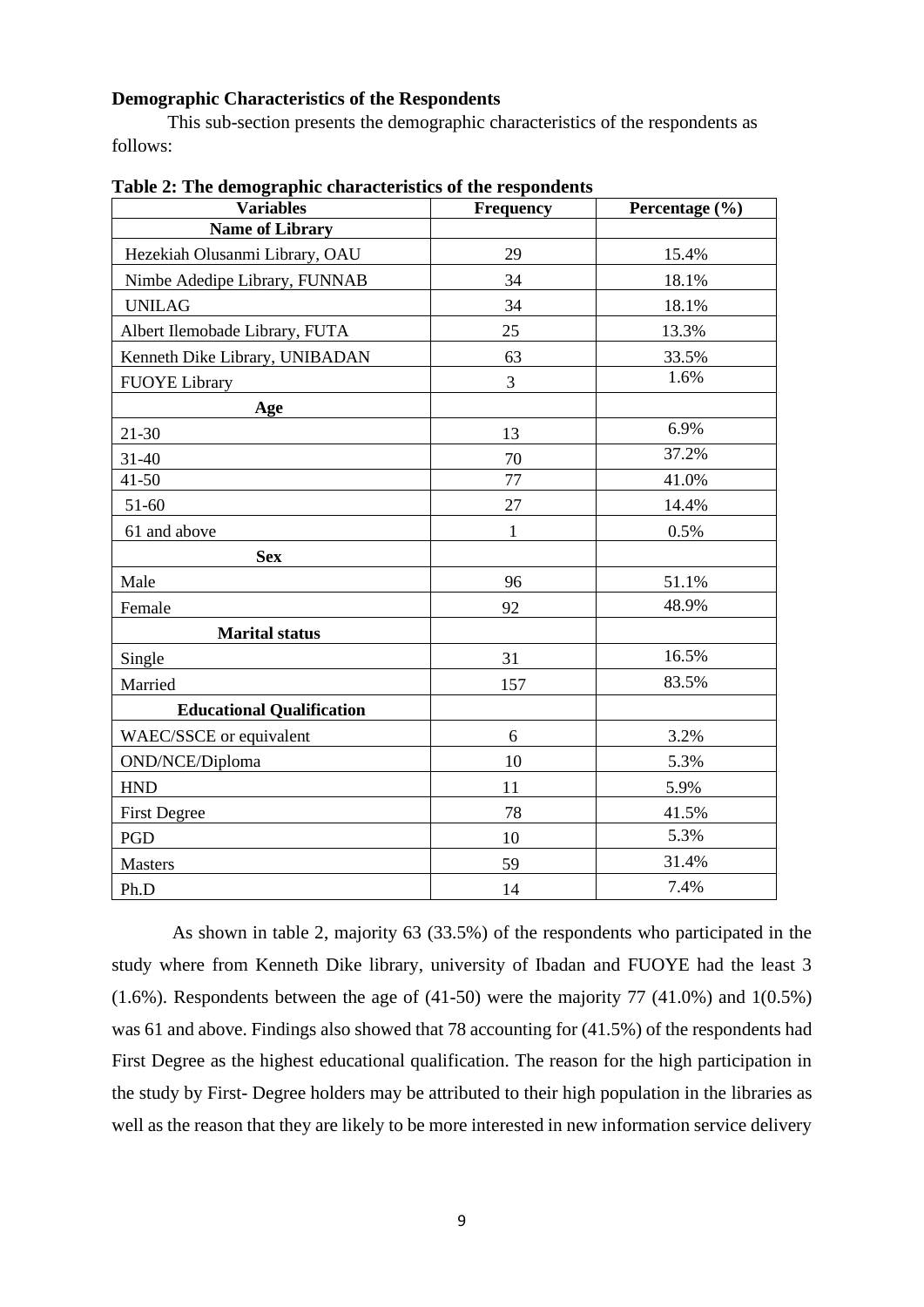trends considering their high probability of returning to further their education and enrich their experiences to remain relevant.

# **3. Results and Discussion**

# **RQ 1. What types of information services are delivered by the personnel of the federal university libraries in South-west Nigeria?**

| S/N            | <b>Items</b>                                                              | <b>SA</b>   | $\overline{A}$          | $\bf{D}$     | SD          | $\overline{x}$ | Std<br>Dev |
|----------------|---------------------------------------------------------------------------|-------------|-------------------------|--------------|-------------|----------------|------------|
| Τ.             | Photocopying is provided to users for a fee                               | 9           | 15                      | 92           | 72          | 1.79           | .784       |
| 2.             | Lamination is done at users' request                                      | 4.8%<br>12. | 8.0%<br>$\overline{52}$ | 48.9%<br>69  | 38.3%<br>55 | 2.11           | .904       |
|                |                                                                           | 6.4%        | 27.7%                   | 36.7%        | 29.3%       |                |            |
| $\overline{3}$ | Scanning is done at users' request                                        | 8<br>4.3%   | 44<br>23.4%             | 95<br>50.5%  | 41<br>21.8% | 2.10           | .784       |
| 4.             | Bindery services are rendered on a fee                                    | 16          | 13                      | 91           | 68          | 1.88           | .872       |
|                |                                                                           | 8.5%        | 6.9%                    | 48.4%        | 36.2%       |                |            |
| 5.             | The library provides digitisation services                                | 10          | 14                      | 124          | 40          | 1.97           | .708       |
|                |                                                                           | 5.3%        | 7.4%                    | 66.0%        | 21.3%       |                |            |
| 6.             | Information resources are charged and discharged to<br>registered users   | 1           | 8                       | 99           | 80          | 1.63           | .594       |
|                |                                                                           | 0.5%        | 4.3%                    | 52.7%        | 42.6%       |                |            |
| 7.             | Reference service is provided both physically and online                  | 1           | 26                      | 96           | 65          | 1.80           | .685       |
|                |                                                                           | 0.5%        | 13.8%                   | 51.1%        | 34.6%       |                |            |
| 8.             | The library compiles bibliographic list to users                          | $\Omega$    | 21                      | 109          | 58          | 1.80           | .619       |
|                |                                                                           | 0.0%        | 11.2%                   | 58.0%        | 30.9%       |                |            |
| 9.             | Selective dissemination of information is provided on<br>users' request   | $\Omega$    | 20                      | 124          | 44          | 1.87           | .571       |
|                |                                                                           | 0.0%        | 10.6%                   | 66.0%        | 23.4%       |                |            |
| 10.            | Users are kept abreast through current awareness services                 | $\Omega$    | 26                      | 96           | 66          | 1.79           | .668       |
|                |                                                                           | 0.0%        | 13.8%                   | 51.1%        | 35.1%       |                |            |
| 11.            | The library provides online document searching to users                   | 4<br>2.1%   | 15<br>8.0%              | 108<br>57.4% | 61<br>32.4% | 1.80           | .671       |
| 12.            | E-mail and internet services are provided for fee in the<br>library       | 8           | 24                      | 85           | 71          | 1.84           | .807       |
|                |                                                                           | 4.3%        | 12.8%                   | 45.2%        | 37.8%       |                |            |
| 13.            | The library enhances its collections through resource<br>sharing services | $\Omega$    | 34                      | 98           | 56          | 1.88           | .684       |
|                |                                                                           | 0.0%        | 18.1%                   | 52.1%        | 29.8%       |                |            |

**Table 3: Types of service delivered by the personnel federal universities in Nigeria**

**Key: SA = Strongly Agree, A = Agree, D = Disagree, SD = Strongly Disagree** 

Table 2 showed that a preponderance of respondents 'disagreed' and 'strongly disagreed' rendering most of the services identified in this study. A few 8(4.8%) and 15 (8.0%) of the respondents agreed that they provide reference services and online searching respectively to patrons. No respondent agreed to have carried out current awareness service, selective dissemination of information and compilation of bibliography to users. Based on this (Table 2), it can be inferred that information services provided by the personnel of the federal university libraries in South-west Nigeria still leaves much to be desired. The implication of this that library personnel in south west, Nigeria, are yet to adequately justify their mandates in the parent institutions by delivering effective information services. Thus, while this finding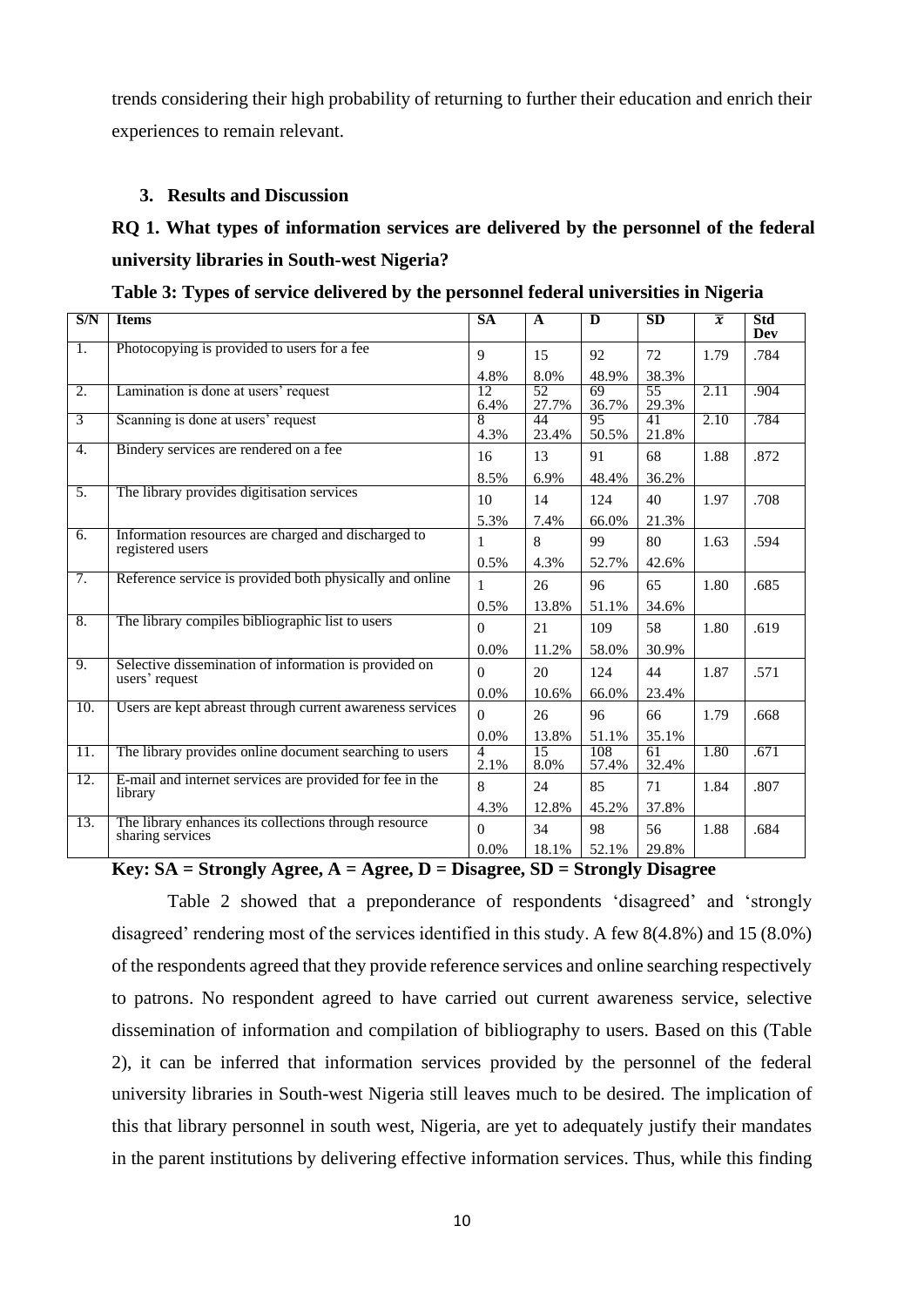is similar to that of Kumah (2017) who investigated the types of information services provided by library personnel in the university of agricultural sciences, Dharwad, India and reported that information services such as lending service and reference services, among others, were indicated as important services provided in the library, it must be noted that a library can only be relevant, if, it provides effective information services to patrons.

#### **RQ 2. Types of Knowledge shared among Library personnel**

**Table 4. shows types of knowledge sharing practices among library personnel in the federal university libraries in Nigeria**

| S/N              | TYPES OF KNOWWLEDGE SHARED WITH COLLEAGUES<br><b>Items</b>                                     | <b>SA</b>    | $\mathbf{A}$ | D            | <b>SD</b>   | $\overline{x}$ | <b>Std Dev</b> |
|------------------|------------------------------------------------------------------------------------------------|--------------|--------------|--------------|-------------|----------------|----------------|
| 1.               | I share knowledge about classification and cataloguing of library<br>materials with colleagues | $\Omega$     | 25           | 101          | 62          | 1.80           | .653           |
|                  |                                                                                                | $0.0\%$      | 13.3%        | 53.7%        | 33.0%       |                |                |
| $\overline{2}$ . | I share knowledge about new trends in librarianship with colleagues                            | 0<br>$0.0\%$ | 21<br>11.2%  | 103<br>54.8% | 64<br>34.0% | 1.77           | .634           |
| 3.               | I share important knowledge on reference services with colleagues                              | 22<br>11.7%  | 37<br>19.7%  | 72<br>38.3%  | 57<br>30.3% | 2.13           | .978           |
| 4.               | I find it difficult to share from my colleagues' experience                                    | 36<br>19.1%  | 83<br>44.1%  | 41<br>21.8%  | 28<br>14.9% | 2.68           | .951           |
| 5.               | My colleagues share their research skills with me                                              | 3            | 20           | 116          | 47          | 1.89           | .644           |
|                  |                                                                                                | 1.6%         | 10.8%        | 62.4%        | 25.3%       |                |                |
| 6.               | Every member of staff is usually aware of new knowledge in this<br>library                     | 10           | 43           | 81           | 54          | 2.05           | .855           |
|                  |                                                                                                | 5.3%         | 22.9%        | 43.1%        | 28.7%       |                |                |
| 7.               | I share knowledge on information services best practices                                       | 8<br>4.3%    | 16<br>8.5%   | 125<br>66.5% | 39<br>20.7% | 1.96           | .681           |

 **Key: SA = Strongly Agree, A = Agree, D = Disagree, SD = Strongly Disagree** 

Table 4 reveals the types of knowledge shared by library personnel in universities in south-west, Nigeria. As indicated in the findings, majority 101 (53.7%) of the respondents Disagreed sharing knowledge on cataloguing and classification with colleagues and very few 25 (13.3%) Strongly Agreed. Most 103 (54.8%) indicated not sharing knowledge about new trends in librarianship with colleagues. While some respondents with average mean (2.13) indicated that they share important knowledge with colleagues, some ( $\bar{x}$  =2.68) admitted that they find it difficult to share their colleagues' experience. Thus, it can be concluded knowledge sharing among library personnel is still below expectation. This study supports the assertion of Akparobore (2015) who opined that although librarians in Nigeria shared knowledge in university libraries, the rate of knowledge sharing satisfaction is quite low and this have impacted negatively on information service delivery of library personnel. There is urgent need for institutionalization of knowledge sharing in Nigerian libraries to be encourage library personnel to collaboratively work and share knowledge for effective services.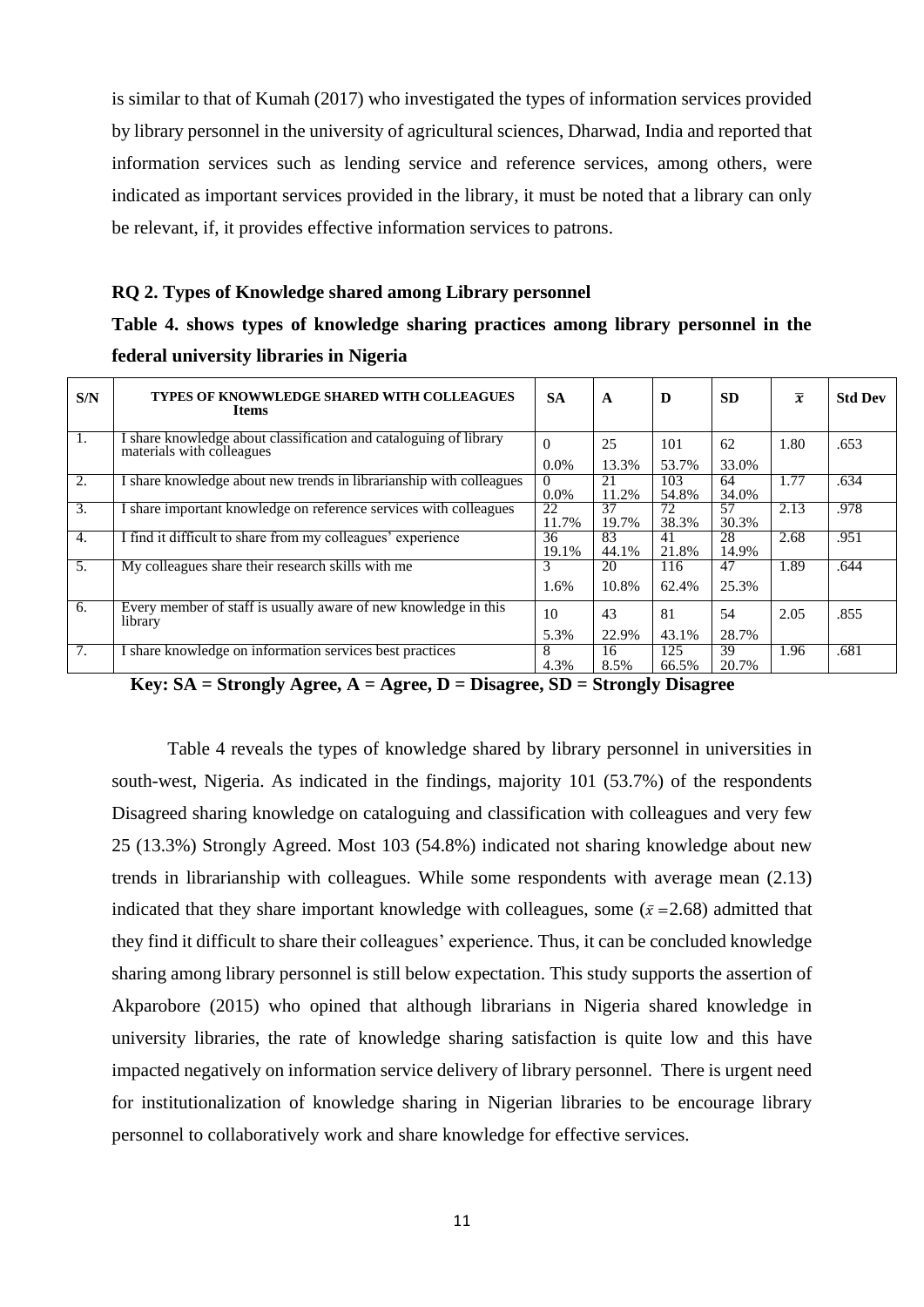However, the above findings have further laid credence to the position of Muchaonyerwa (2015) who found that while some respondents agreed to have shared knowledge and expertise using online databases with colleagues, majority 32(34.4%) strongly disagreed that they shared classification and cataloguing skills about library materials with colleagues. This is worrisome as information service delivery requires constant sharing of knowledge especially on new trends and methods to ensure that users are effectively served. The implication of this is that library personnel are not quite effective in their role as information service providers considering the fact that libraries, in the current age, need to share diverse types of knowledge, especially cataloguing and classification skills and work collaboratively for effective services in libraries. It can therefore, be said that university libraries need to practice various types of knowledge sharing to effectively meet users demands.

**RQ 3. Methods of Knowledge sharing by library personnel in federal universities in south-west, Nigeria.**

| S/N            | <b>Items</b>                  | Yes           | N <sub>0</sub> |
|----------------|-------------------------------|---------------|----------------|
| 1.             | <b>Bulletin</b> boards        | 117 (62.2%)   | 71 (37.8%)     |
| 2.             | Library blog                  | 70 (37.2%)    | 118 (62.8%)    |
| 3.             | Newsletter                    | 123 (65.4%)   | 65 (34.6%)     |
| $\overline{4}$ | Face to face interactions     | 147 (78.2%)   | 41 (21.8%)     |
| 5.             | Through e-mail                | 128 (68.1%)   | 60 (31.9%)     |
| 6.             | Through library portal        | 117(62.2%)    | 71 (37.8%)     |
| 7.             | Through Facebook              | 118 (62.8%)   | 70 (37.2%)     |
| 8.             | Through other internet media  | $111(59.0\%)$ | 77 (41.0%)     |
| 9.             | Through notice boards         | 125 (66.5%)   | 63 (33.5%)     |
| 10.            | Through mobile phones         | 119 (63.3%)   | 69 (36.7%)     |
| 11.            | During departmental meetings  | 136 (72.3%)   | 52(27.7%)      |
| 12.            | During seminars and workshops | 117 (62.2%)   | 71 (37.8%)     |

**Table 5 showing the knowledge sharing methods by library personnel in federal universities in Nigeria**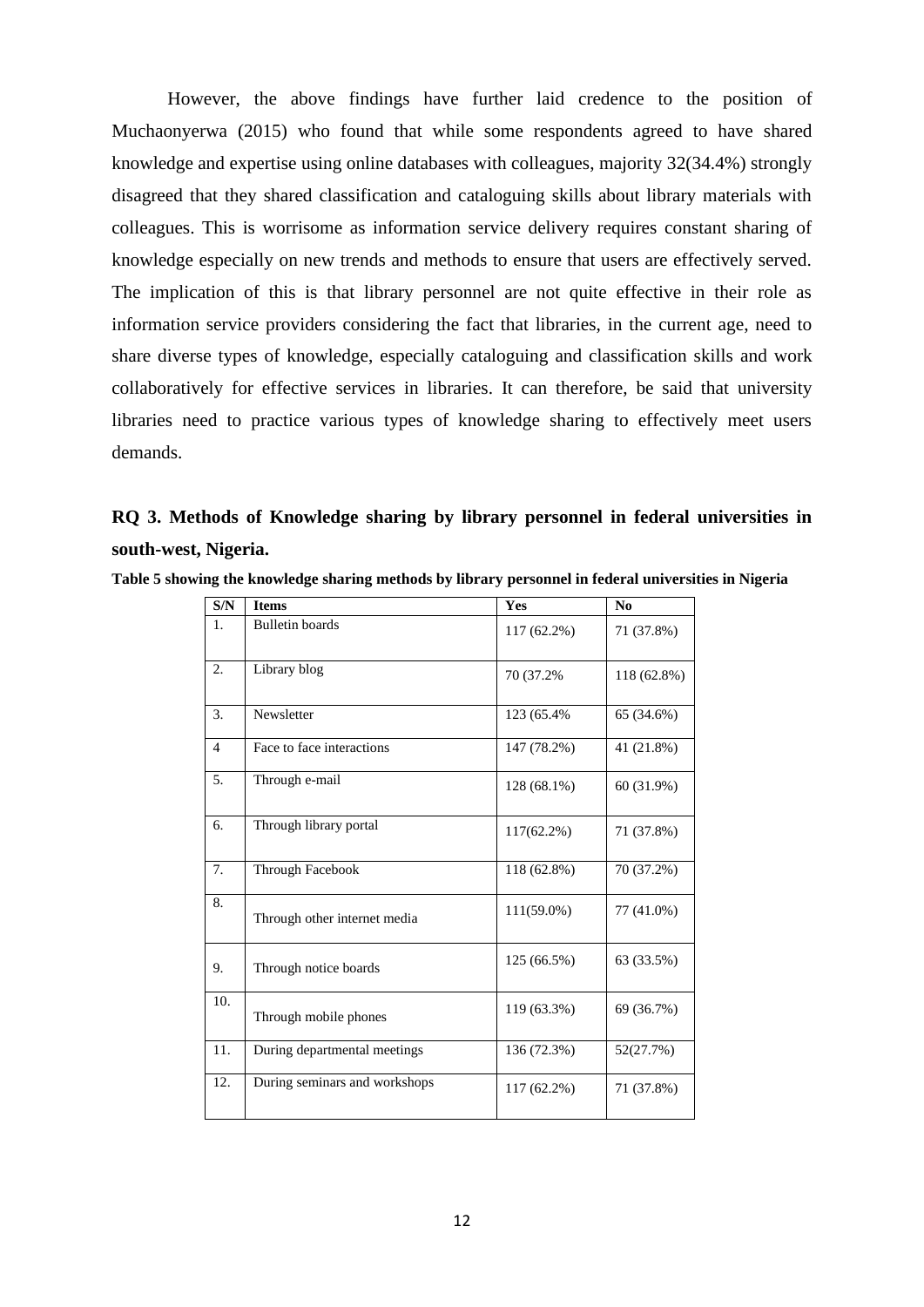Table 5 showed the methods of knowledge sharing that exist among library personnel in the federal universities in South-west Nigeria. In this table (Table 5), the respondents indicated that the most prominent knowledge sharing method used was face to face interaction 147(78.2%), followed by 'during departmental meeting' 136 (72.3%). It was further indicated that the least method of knowledge sharing by the respondents were library blog 70 (62.8%) and internet medium 111(59.0%).Based on this, it can be inferred that while the methods of knowledge sharing that exist for personnel in federal university libraries in South-west Nigeria such as face to face interaction and during departmental meeting, it is evident from the results that the use of electronic tools such as the internet and library blogging sites are still very low in Nigeria. Library personnel are therefore expected to learn to leverage electronic tools as they have shown to be effective for knowledge sharing which can information service, if properly utilized.

Hence, this corroborates an earlier study by Opeke and Opele (2014) who carried out an investigation of knowledge sharing media by 503 respondents in selected Nigerian universities and found that (55.6%) of the respondents preferred face-to-face knowledge sharing to other media while very few (15.5%) agreed to have used the Internet. The use of technology as well as social media to aid knowledge sharing could be because of the unlimited nature of internet technology and the fact that social media are widely available and easy for knowledge transfer. This finding is also in support of Sensuse and Al Hakim (2021) who use literature retrieved from five databases to investigate the mechanisms or technologies libraries use to share knowledge and reported most effective knowledge methods that libraries can adopt are face-to-face and use of technologies specifically social media platforms such as facebook.

#### **Testing of Hypothesis**

**HO1.** There is no significant relationship between knowledge sharing and information service delivery by library personnel in federal university libraries in South-west Nigeria**.**

**Table 6: Relationship between knowledge sharing and information service delivery among personnel in federal university libraries in Nigeria**

| <b>Variables</b>                    |     | <b>Mean</b> | <b>St. Dev</b> | Df          | R | P    | <b>Sig</b> |
|-------------------------------------|-----|-------------|----------------|-------------|---|------|------------|
| <b>Information Service delivery</b> | 188 | 25.63       | 6.114          | 187<br>.561 |   |      |            |
| Knowledge sharing                   | 188 | 59.93       | 9.010          |             |   | .000 |            |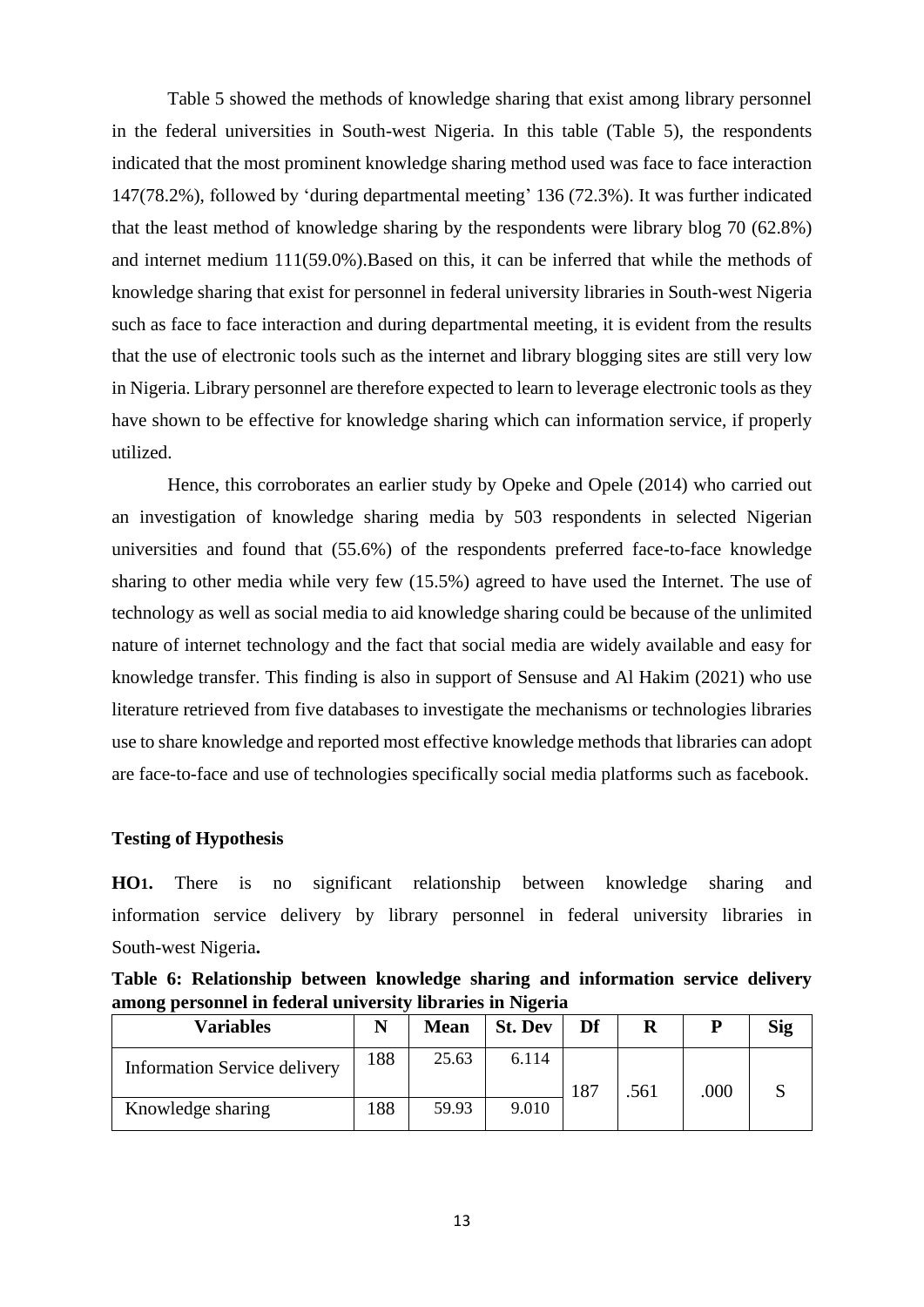Table 6 showed the relationship between knowledge sharing and information service delivery among personnel in federal university libraries in South-west Nigeria. The table showed that knowledge sharing ( $r = .561$ ;  $p < 0.05$ ) has significant positive relationship with information service delivery among personnel in federal university libraries in South-west Nigeria. This implies that there is positive linear association between information service delivery and knowledge sharing among personnel in federal universities in South-west Nigeria. Thus, the hypothesis stating that there is no significant relationship between knowledge sharing and information service delivery among personnel in federal university libraries in South-west Nigeria is hereby rejected. The implication of this is that information service delivery by library personnel will depend on the knowledge sharing strategies employ by the library personnel. This result stresses the fact that a deficiency in knowledge will result in a deficiency in information service delivery.

In other words, no library personnel can effectively perform its cardinal role of information service delivery without making concerted efforts to implement some knowledge sharing initiatives in the library. This study buttresses the assertion by Anna and Puspitasari's study (2013) who opined that knowledge sharing is essential among library workers as it can forestall duplication of tasks, foster productivity and working methods as well as encourage staff to learn more about the current trends in information service and dissemination. This is also in line with the position of Sawan &Nurhattati (2020) who advised that library personnel need to leverage appropriate media and mechanisms to efficiently and effectively share knowledge considering the positive influence of knowledge sharing on information service delivery in libraries.

## **4. Conclusion and Recommendations**

This study has filled a research gap having empirically determined the relationship between knowledge sharing and information service delivery in university libraries. Knowledge sharing among library personnel has shown to be an effective strategy for information service delivery. The revelation of various types of knowledge that can be shared such as cataloguing and classification skills, research skills, new trends in librarianship and best practices in information services by library personnel is also a crucial factor in enhancing knowledge sharing in universities, especially in Nigeria. This study equally reveals that library personnel use various media such as bulletin boards, conferences, seminars and social media to share knowledge and that there is a significant relationship between knowledge sharing and information service delivery by library personnel. Library personnel are urged to give extra concern on knowledge sharing as this could foster innovative information service delivery.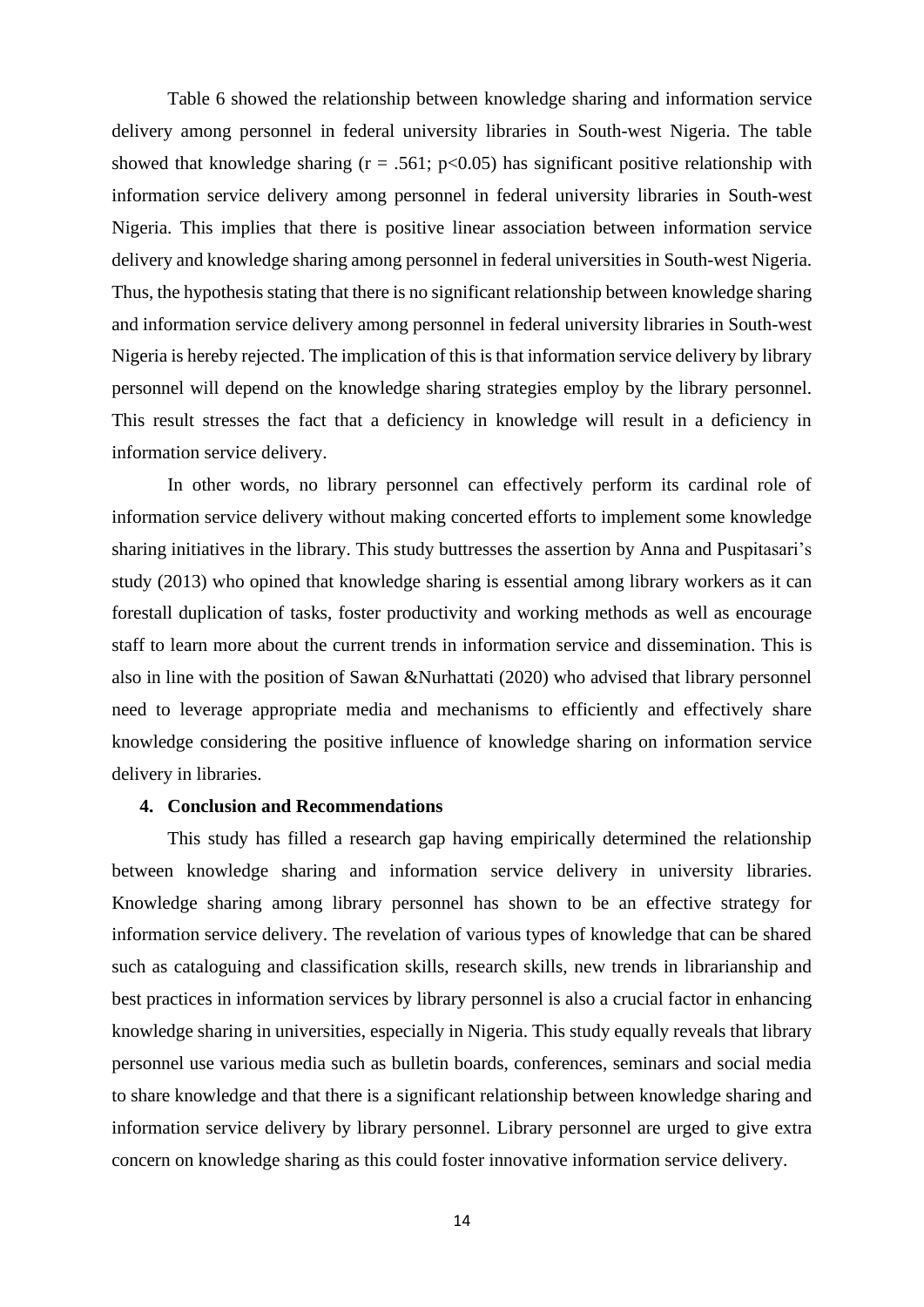#### **Recommendations**

The following recommendations were made based on the findings of this study:

- 1. Staff in university libraries should not hesitate to share knowledge with their colleagues as it will go a long way in helping to develop and promote their service delivery.
- 2. University libraries can do better in their practice of knowledge sharing by leveraging relevant platforms, tools and opportunity to maintain the culture of knowledge sharing by instituting policies, provision of rewards, recognition and so on.
- 3. University management should be intentional about re-skilling of librarians by providing material and financial support so that the gap between knowledge loss in the library organisation can be bridged and reduced.
- 4. University library personnel should personally update their skills, ability and knowledge in order to meet up with the demands of information service delivery in the  $21<sup>st</sup>$  century. These can be achieved through regular training, mentoring, conference attendance-learning platforms, among others.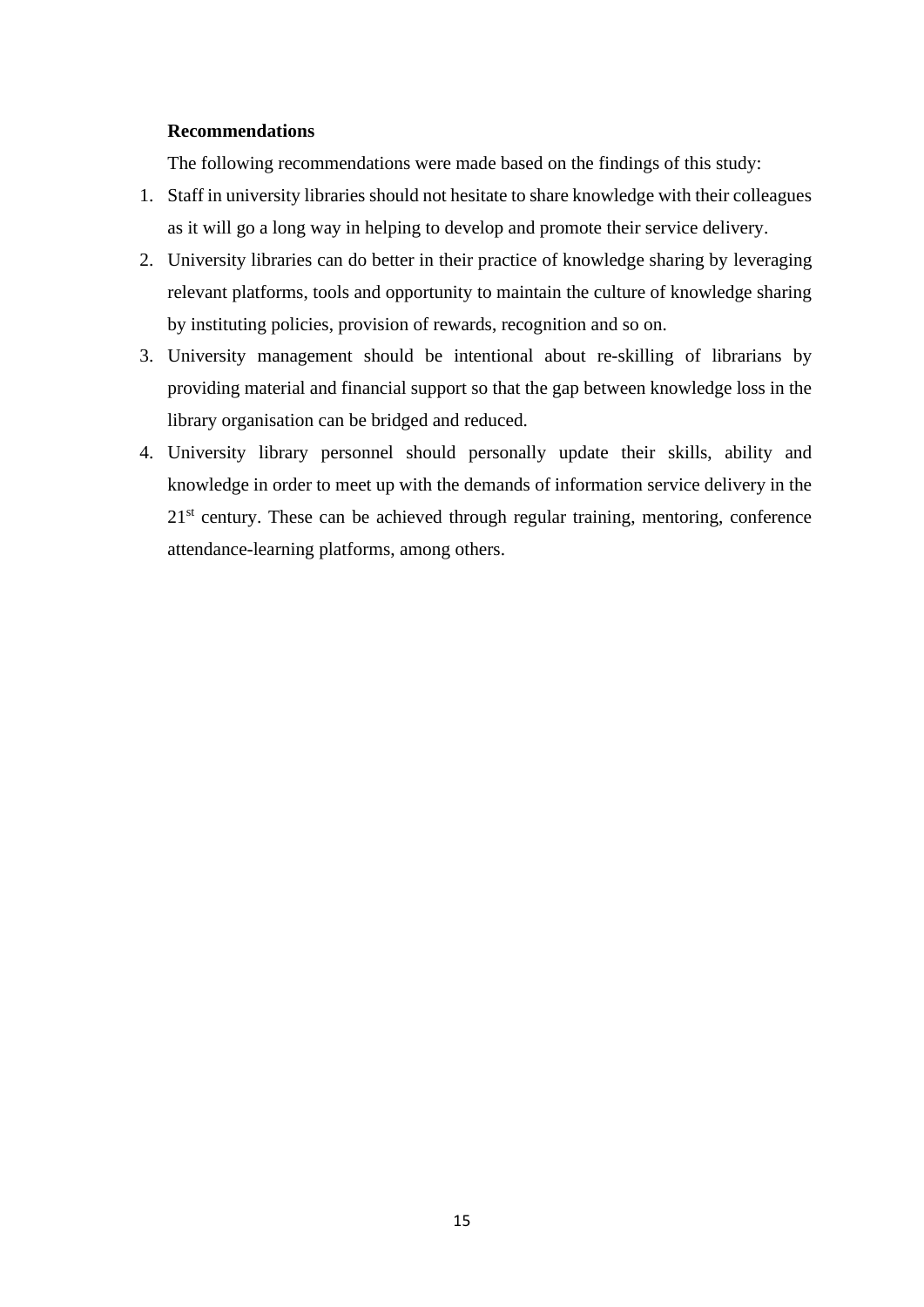#### **References**

- Adeeko, C. O. and Adetimirin, A. (2021). Use of Library Resources and Services among Undergraduates in Nigerian Universities. *Library Philosophy and Practice (e-journal*). 6122.<https://digitalcommons.unl.edu/libphilprac/6122>
- Akpan-Ataha, E.A. (2013). Information types and repackaging skills for Researchers and Academic in the third world. *African Journal Educational Resources & Admininstration*. (6),1.
- Akparobore, Daniel. (2015). Knowledge sharing among librarians in university libraries in Nigeria. *Information and knowledge management*, vol.5, no.2, 2015.
- Alshehri, A., & Cumming, T. (2020). Mobile technologies and knowledge management in higher education institutions: Students' and educators' perspectives. *World Journal of Education,* 10(1). https://doi.org/10.5430/wje.v10n1p12
- Awodoyin, A., Osisanwo, T. Adetoro, N. and Adeyemo, I. (2016). Knowledge sharing behavioural pattern analysis of Academic Librarians in Nigeria. *Journal of Balkan Libraries union, 4.1*
- Babalhaveji, F. and Kermani, Z. J. (2011). Knowledge sharing behavior influences: A case of library and information science faculties in Iran. *Malaysian Journal of Library & Information Science,* 161.
- Becerra, F. (2015). Knowledge management systems and processes. [https://doi.org/10.1108/JKM-04-](https://doi.org/10.1108/JKM-04-%202018-%200234) 2018- 0234
- Borges, R., Bernardi, M., & Petrin, R. (2019). Cross-country findings on tacit knowledge sharing: Evidence from the Brazilian and Indonesian IT workers. *Journal of Knowledge Management*, 23(4), 742-762.
- Chigada, J., (2014). *The role of knowledge management in enhancing organizational performance in* Proceedings of the 28th Annual Conference of the Southern African Institute of Management Scientists ISBN: 978-0-620-71797-7*.*
- Centre for Advance Researches in Language Acquisition (2012). Diversity in languages and cultures. University of Minnesota. USA: CARLA Inc.
- Ding, D. & Li, Z. (2022). The theoretical origin of the knowledge-sharing mode of open access: From knowledge communism to academic capitalism. *Culture of science*,1-9. DOI: 10.1177/20966083221075424
- Hau, Y., Kim, B., & Lee, H. (2016). What drives employees to share their tacit knowledge in practice? *Knowledge Management Research & Practice,* 14(3), 295-308.
- Kacunguzi, D.T. 2013. An assessment of the enabling role of information technology in knowledge sharing and retention in academic libraries: A case study of Makerere University Library. Unpublished master project submitted to University of Pretoria.
- Kim, H & Bang, H. (2021) Effects of Participative Leadership and Diversity on Knowledge Sharing Behavior. *Journal of Digital system management*, 1(1), 1-10.